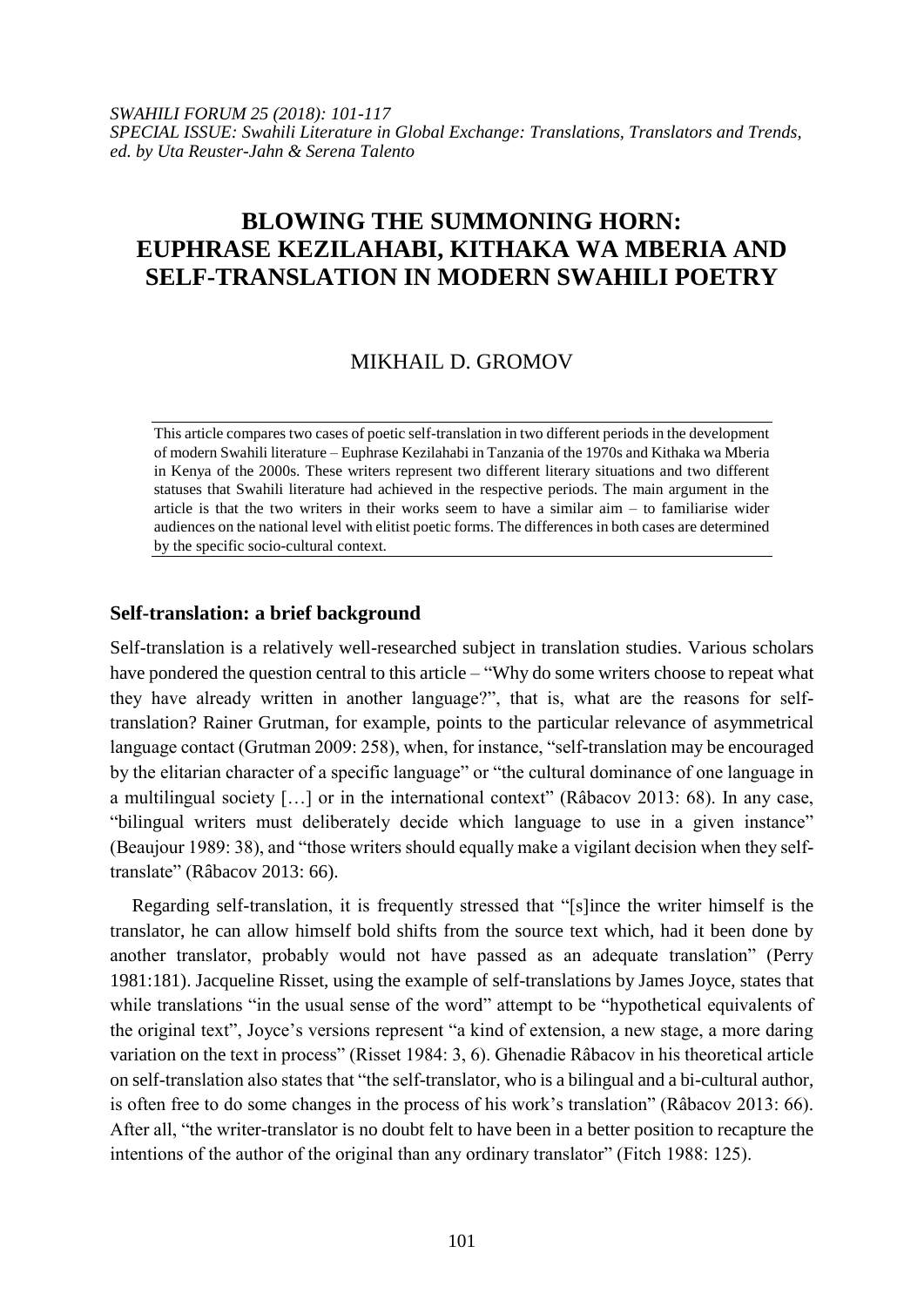All these bold shifts and daring versions, however, appear to have the same final value as the original text:

A double writing process more than a two-stage reading-writing activity, they seem to give less precedence to the original, whose authority is no longer a matter of 'status and standing' but becomes 'temporal in character'. The distinction between original and (self) translation therefore collapses, giving way to a more flexible terminology in which both texts can be referred to as 'variants' or 'versions' of comparable status. (Fitch 1988: 131-133, as quoted in Grutman 2009: 258)

As stated by Danby, "each version of the text is valid, and should be included in the reader's appreciation and interpretation of the work, since they are both produced by the original author" (Danby as quoted in Râbacov 2013: 66).

In East African literature, self-translation has become an established practice since the 1960s, one of the first and most remarkable examples being that of *Song of Lawino* by Okot p'Bitek. Another notable self-translator is Ngugi wa Thiong'o, who initially gained his fame as a writer of English expression. However, in the 1980s he switched to his native language of Gikuyu, and later started to translate his Gikuyu novels into English. In an interview, Ngugi eloquently explained:

When I came out of prison with a novel, Devil on the Cross, two things happened: One, it meant here I had an original novel in an African language [that] could be read by people who understood Gikuyu. But the same novel was now available in English, so it reached the same audience I was reaching before. It was a revelation for me, in a practical sense, that you could write in an African language and still reach an audience beyond that language through the art of translation. Through the act of translation we break out of linguistic confinement and reach many other communities. (Ngugi 2008)

In Swahili literature, self-translation has played a more modest role than in East African writing in English. The cases of authors translating their own texts from Swahili into other languages and vice versa are not that numerous, the (arguably) earliest and most remarkable case being Aniceti Kitereza's translation of his *magnum opus* from Kerewe into Swahili in the 1960s (see Bertoncini et al. 2009: 80).<sup>1</sup> Later notable cases include Ebrahim Hussein's English translation of his play *Kinjeketile* in 1970 and William Mkufya's Swahili translation of his novel *The Wicked Walk* (1977), published as *Kizazi hiki* ('This Generation') in 1980. In Kenya, earlier examples of self-translation are the English versions of the plays by Graham Hyslop (Bertoncini et al. 2009: 177).

In the following sections of this article, I will discuss two cases of poetic self-translation in two different periods in the development of modern Swahili literature – by Euphrase Kezilahabi in Tanzania of the 1970s, and by Kithaka wa Mberia in Kenya of the 2000s. The two East African poets also differ in the direction of their translations, Euphrase Kezilahabi translating from English into Swahili, and Kithaka wa Mberia from Swahili into English. I will consider

<sup>&</sup>lt;sup>1</sup> The Swahili version was published in 1980 by Tanzania Publishing House in Dar es Salaam.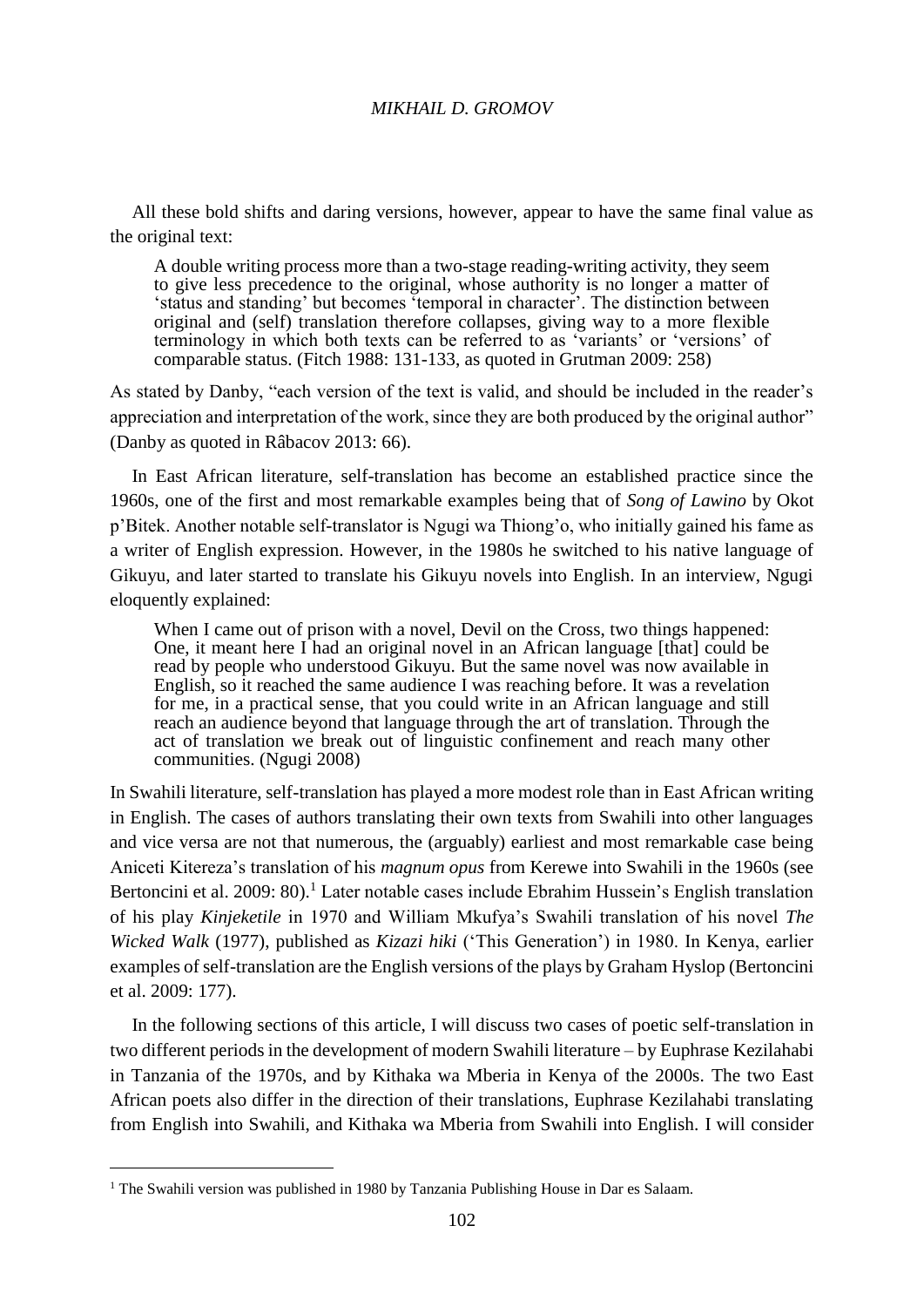only briefly the linguistic or stylistic features of these translations. Rather, these two cases will be viewed as markers of two different literary situations and two different statuses that Swahili literature achieved in the respective periods.

### **Euphrase Kezilahabi: a first example of self-translation**

Euphrase Kezilahabi, $2$  renowned Tanzanian writer, scholar and philosopher and one of the major figures in modern Swahili writing, published his first poetic works in *Darlite*, the literary journal of Dar es Salaam University. His first poems, composed in English, saw the light of day in the late 1960s, when Kezilahabi was an undergraduate student of that university. Later these poems, translated by the author into Swahili, were published in his first poetic collection *Kichomi* ('A Burn', 1974), posing arguably the first example of self-translation in modern Swahili poetry. Below is a sample of this self-translation:

| <b>ROCK IN LAKE</b>                              | MWAMBA ZIWANI                                |
|--------------------------------------------------|----------------------------------------------|
| It does not move, it does not speak: it is dead; | Hautingishiki, hauzungumzi: umekufa;         |
| But I can hear it speak.                         | Lakini ninaweza kuusikia ukizungumza:        |
| "Young man be as serious as I am.                | "Kijana mimi sicheki, uwe hivyo na wewe.     |
| Look how birds                                   | Tazama jinsi ndege walivyokifanya kichwa     |
| Have white ned my head as ants the               | changu                                       |
| skull,                                           | Cheupe kama mchwa na fuvu, mimi nimetulia,   |
| Patient I am though foolish I seem               | Sina wasiwasi ingawa naonekana mjinga.       |
| Waves touch me and break                         | Mawimbi yananigusa na kuvunjika              |
| as the murderer's sword the soul.                | Kama upanga wa muuaji ushindwayo kwa roho.   |
| I am firm and immovable                          | Mimi ni imara na sihamishiki.                |
| to the devilish man vulnerable".                 | Na mtu mwovu siumiziki."                     |
| That rock is gone. I can no longer see it.       | Huo mwamba umekwenda. Siwezi tena kuuona.    |
| Here I am, in the boat, wicked little            | Hapa ndipo nilipo, melini, mtu mwovu,        |
| man,                                             | Na mwenye wasiwasi.                          |
| weary-worried                                    | Nikisukumwa na mawimbi,                      |
| Swayed by the waves.                             | Nikitetemeshwa na mapaja ya huyu msichana    |
| Moved by the thighs of this young girl           | Mbichi karibu nami. Lakini ule mwamba,       |
| sitting by me                                    | Ule mwamba ulikuwa umekufa.                  |
| But that rock – that rock was dead.              | Wakati wote niishipo sitaweza, nao kufanana. |
| As long as I live I can't be like it;            | Nitakapokufa kama huo mwamba,                |
| When I'm dead like it, like it I will be.        | Huo mwamba nitaushabihi.                     |
|                                                  |                                              |

*Darlite* 3,1 1969: 7

 $\overline{a}$ 

*Kichomi* 1974: 6

<sup>2</sup> Euphrase Kezilahabi is a Tanzanian novelist and poet, born 13 April 1944 in Namagondo on Ukerewe Island (Lake Victoria). He completed secondary education at a Catholic seminary, then entered the University of Dar es Salaam, where he gained his BA and MA degrees in 1970 and 1976. He taught there in the Department of Kiswahili from 1974, except for a period of further studies at the University of Wisconsin-Madison, where he gained a doctorate in 1985. He is currently teaching at the University of Botswana. Kezilahabi is the author of the novels *Rosa Mistika* (1971), *Kichwamaji* (1974), *Dunia uwanja wa fujo* (1975), *Gamba la nyoka* (1979), *Nagona* (1990) and *Mzingile* (1991), of three collections of poems in free verse, *Kichomi* (1974), *Karibu ndani*  (1988) and *Dhifa* (2008), of the play *Kaputula la Marx* (1996) and of some short stories. He has also written several articles and studies on Swahili literature.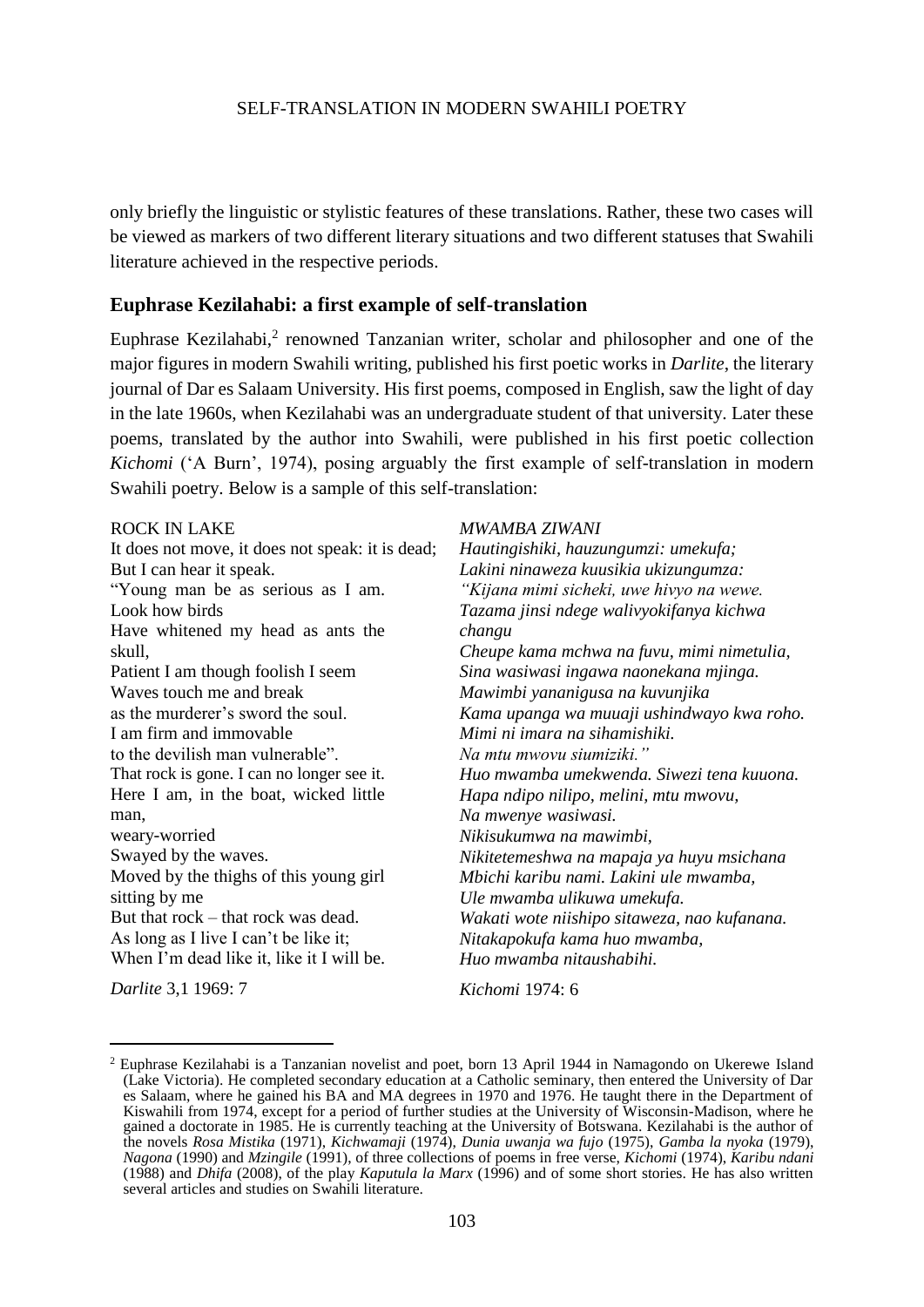Since even critics and scholars give authors and translators license for shifts and changes, the Swahili translation features certain modifications made by the author. For example, some occasional internal rhymes featured in the English original (such as "Patient I am though foolish I seem") are lost in translation, although rhyming was somehow preserved in other cases: "sihamishiki – siumiziki" is rendered as "immovable – vulnerable". The translation also preserves incremental repetition in the last four lines of the poem. At the same time, the poet presumably deliberately (or otherwise?) reverses the meaning of the lines about the soul and the sword of a murderer; it appears that in the English version the soul perishes under the murderer's sword, whereas in the Swahili version the soul is spared.<sup>3</sup>

A few other English-language poems by Kezilahabi, published in this and the subsequent issue of *Darlite* (Vol. 3, No. 1), were self-translated into Swahili and published in *Kichomi*: *The Nile* (*Mto Nili*), *The Bulls' Fight* (*Mafahali wanapigana*), and *The Wind of Time* (*Upepo wa wakati*). Farouk Topan in his preface to *Kichomi* speaks of nine poems initially written by the poet in English:

*Kezilahabi aliutumia mtindo huu kwanza kuyatunga mashairi kwa Kiingereza. Mashairi tisa ya mwanzo katika diwani hii yaliandikwa hivyo. Baadaye akautumia mtindo huu kuuandikia mashairi ya Kiswahili.* (Topan 1974: ix)

Kezilahabi used this style first to compose poems in English. The first nine poems in this collection were written this way. Later he used this style to write poems in Swahili.<sup>4</sup>

The style that Topan speaks about is, of course, free verse, which was previously unknown in Swahili poetry. Kezilahabi in his introduction to the collection explains his motivation:

*Mimi nilikuwa na nia yangu nilipoyaandika. Jambo ninalotaka kuleta katika ushairi wa Kiswahili ni utumiaji wa lugha ya kawaida; lugha itumiwayo na watu katika mazungumzo yao ya kawaida ya kila siku… Mapinduzi haya ya kutotumia vina na kutumia lugha ya kawaida ya watu yametokea katika ushairi wa nchi mbalimbali. Nami, nimefanya hivyo, siyo kuwaiga, lakini kwa kuwa naamini kwamba mapinduzi ya aina hii ni hatua moja kubwa mbele katika ushairi wa Kiswahili.* (Kezilahabi 1974: xiii-xiv)

I had my aim when I was writing [the poems]. The thing that I want to bring to Swahili poetry is the use of common language; the language that people use in their everyday conversations… This revolution of not using rhymes and using the common language of the people has happened in the poetry of different countries. And me, I did the same not in order to imitate them, but because I believe that a revolution of this kind is a big step forward in Swahili poetry.

Kezilahabi also confirms the English origin of his poems:

<sup>&</sup>lt;sup>3</sup> Of course, by providing this brief analysis of the translation of the poetic texts quoted in this article. I did not try to assume the possibility of a direct correspondence between the English original text and the Swahili version of the same text (in the case of Kezilahabi) and vice versa (in the case of Kithaka wa Mberia). I am only illustrating the strategies and devices the poets were using for the purpose of "molding" their message in a different language.

<sup>4</sup> All the translations in this article, except the poems, are mine.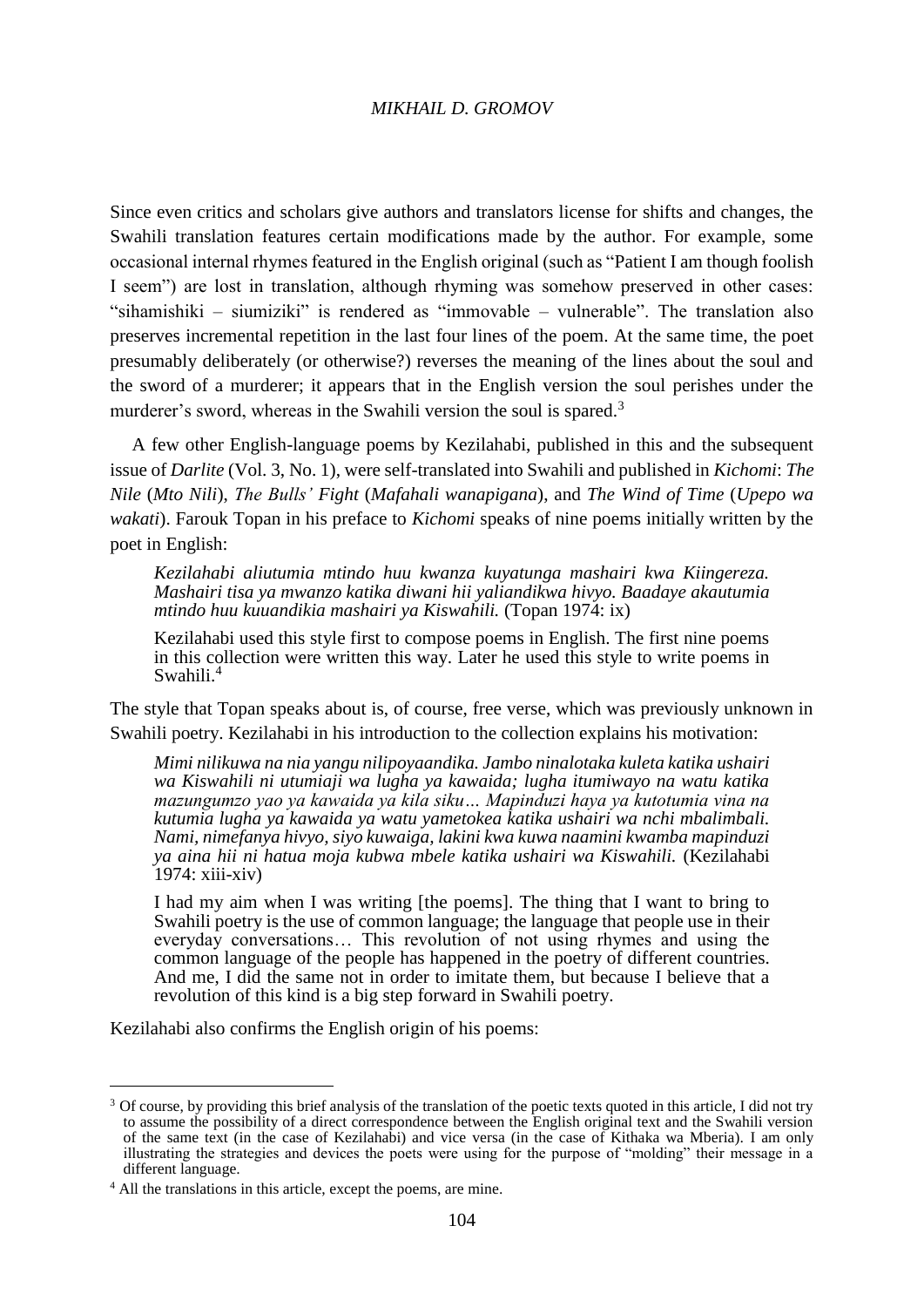*Kitabu hiki kimegawanyika katika sehemu mbili. Sehemu ya kwanza ni ya 'Mashairi ya Mwanzo'. Mashairi haya yaliandikwa kwanza katika lugha ya Kiingereza, lakini hapa nimeyatafsiri kwa ajili ya mtu atakayetaka kuona jinsi nilivyoanza kujitosa katika ushairi. Baadaye sikuona sababu ya kuendelea kutoa mawazo yangu kwa watu wasemao lugha ya Kiswahili, kwa kutumia lugha ya kigeni… niliona kwamba lugha ya Kiswahili iliweza kutoa mawazo yangu vizurizaidi.* (Kezilahabi 1974: xiv)

This book is divided into two parts. The first part is "Poems of the Beginning". These poems were written first in the English language, but here I have translated them for the sake of somebody who will want to see the way I started to immerse myself in poetry. Later I did not see any reason to continue communicating my thoughts to people who speak Swahili in a foreign language… I saw that the Swahili language was better capable of communicating my thoughts.

Apart from the reasons mentioned by the author himself, my argument in this paper is that this act of self-translation was pursuing yet another aim. Talking about the revolution of form (free verse) and medium (common language) that he wanted to effectuate in Swahili poetry, Kezilahabi did not mention an additional aspect: the revolution in terms of the audience. In East Africa of the 1960s, free verse poetry in English was an elitarian, 'high-breed' art, incubated in literary journals by people who 'by definition' constituted the intellectual and social elite of East African societies due to their higher level of education – university dons and students, civil servants of higher rank, etc. Thus, by translating his works into Swahili, the poet intended more than just to transform the language of Swahili verse from the bombastic and complicated language of traditional poetry (which he referred to as "solving the riddle"- Kezilahabi 1974: xiv) into the everyday Swahili of his contemporaries. He meant to instigate yet another revolution: to replace the foreign language of high-breed modern East African poetry (mostly written in free verse) with the language of the people, thus giving a convincing and pioneering example of adapting a foreign and elitist form to the needs of common audience

The socio-cultural motivations behind Kezilahabi's self-translation are also evident. His first poetic attempts were made in the period when Swahili was already playing an important role in the Tanzanian national (and nationalist) discourse. As expressed by Legère, "the country's language policy emphasised Swahili as an authentic symbol of the Tanzanian nation" (Legère as quoted in Reuster-Jahn 2016: 202). At the same time, the role of English was diminished in many ways (see Gromov 2011: 284). Thus, the translation of literary works from English into Swahili was an act of bringing elitist texts to a wider audience, stressing the role of Swahili literature as 'literature of the masses'. Another factor for Kezilahabi's self-translation could have been his desire to popularise free verse poetry – again making an elitist poetic mode accessible to a wider reading public.

A different case can be found in Kenyan Swahili poetry several decades later, at the beginning of the twenty-first century, when a collection of poems by one of the leading authors, Kithaka wa Mberia, was also published in English translation. Below I will try to outline, after a brief analysis of one of the translated texts, some of the circumstances and motivations behind this translation, allowing us to put this project into a broader context.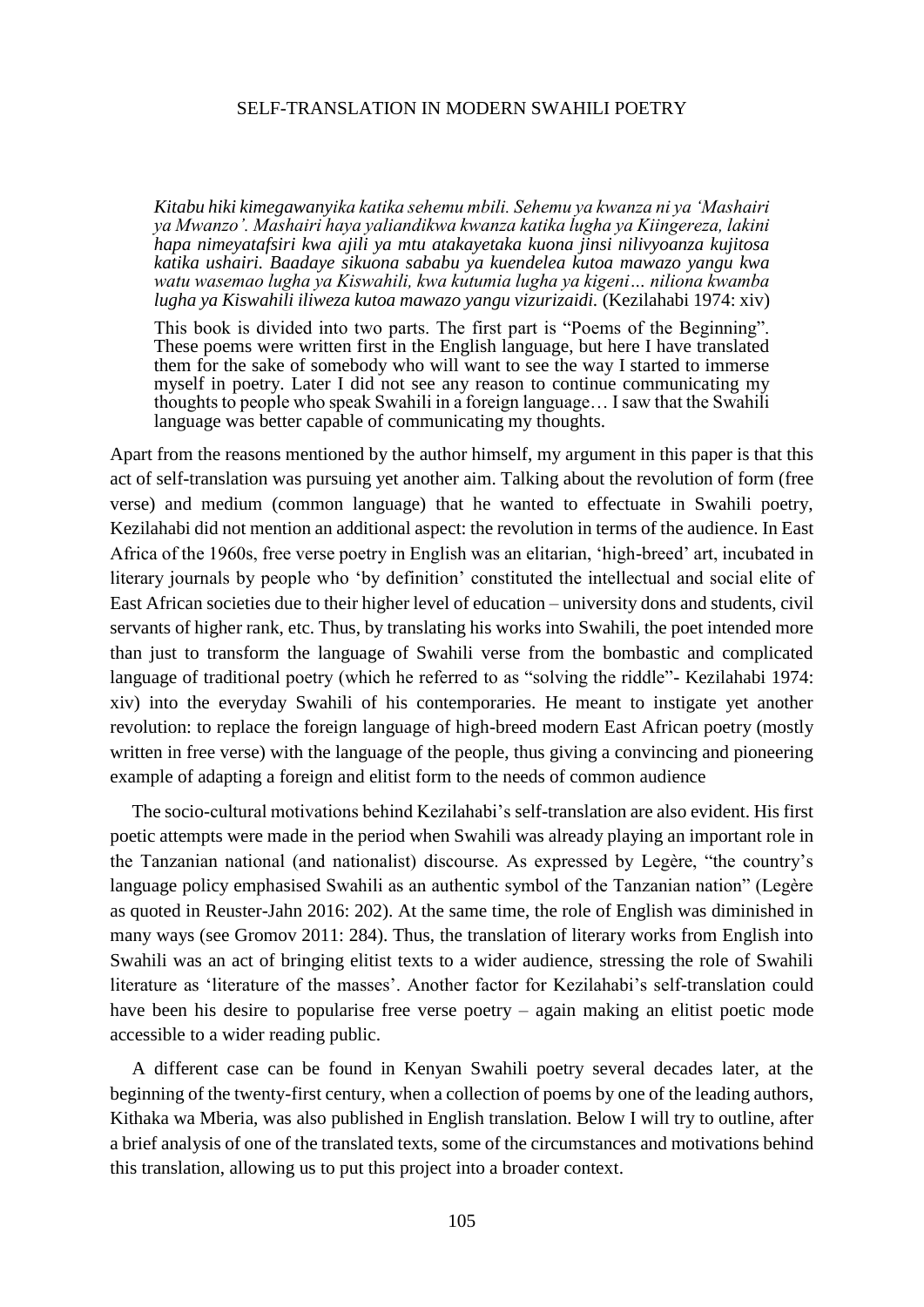### **Kithaka wa Mberia: author as co-translator**

Kenyan writer and scholar Kithaka wa Mberia<sup>5</sup> is considered to be not only the most prominent figure in modern Kenyan poetry in Swahili but also one of the pioneers of the country's free verse poetry in the language.<sup>6</sup> Of course, Kenyan Swahili poets who used free verse were drawing on the experience of their Tanzanian colleagues, who had started writing in this way two decades earlier. This time gap between the development of free verse Swahili poetry in two East African nations could be attributed to the fact that Swahili literature, and poetry in particular, have been largely overshadowed in Kenya by the country's rich English-language writing. In fact, it was not until the last two decades of the twentieth century that Swahili literature has gained more prominence in Kenya.

One of Kithaka wa Mberia's collections, *Bara Jingine*, published in 2001, was translated into English in cooperation with the author and published in 2011 under the title *Another Continent*. As an example of this translation, I quote below the very first poem of this collection:

| MACHOZI YA DAMU             | <b>TEARS OF BLOOD</b>          |
|-----------------------------|--------------------------------|
| Majuto ni mjukuu:           | Remorse, like a grandchild,    |
| Tulipocheza kinamo          | Arrives in due course:         |
| Katika karakana ya siasa    | In the arena of politics       |
| Hatukujua kwamba vinyago    | We played with a potter's clay |
| Vingejibadilisha maumbile   | Knowing not that toys          |
| Na kujigeuza miungu-wajeuri | Would change form              |
| Watulize machozi ya damu    | To become insolent gods        |
| Kwa kutuzamisha kucha       | And by sinking their nails     |
| Hadi mafundo ya neva!       | To our nerve ganglions         |
| Bara jingine 2001: 1        | Make us shed tears of blood!   |

 $\overline{a}$ 

*Another Continent*, 2011

The English text features modifications similar to those found in the translation by Kezilahabi discussed above. One might notice the appearance of occasional rhymes, absent in the Swahili version – "remorse" and "course" and, less vividly, "politics" and "potter's" in the first four lines; note also a 'nearly rhymed strophe' in "toys-form-gods" (near rhyme being formed by osounds). The translation uses the inversion of lines. For instance, the line with the title words

<sup>5</sup> Kithaka wa Mberia is a Kenyan poet, linguist and playwright, born 8 August 1955 in the Tharaka district. He lectures in the Department of Linguistics and Languages at the University of Nairobi, where he obtained all his degrees in linguistics, having researched into his mother tongue, Kitharaka. He is author of the plays *Natala*  (1997), *Kifo kisimani* (translated as *Death at the Well*, 2011, by Khalfan Kasu and Marami V. Marami) and *Maua kwenye jua la asubuhi* (2004, translated as *Flowers in the Morning Sun*, 2011, by the same translators). He is also author of several collections of poems: *Mchezo wa karata* (1997), *Bara jingine* (2001, translated as *Another Continent*, 2011, by Richard Wafula and Kithaka wa Mberia), *Redio na mwezi* (2005), *Msimu wa tisa* (2007), *Rangi ya anga* (2014).

<sup>6</sup> Alamin Mazrui published his collection of free verse poems *Chembe cha moyo* ('Grain of the Heart') nine years before Kithaka wa Mberia's first book appeared.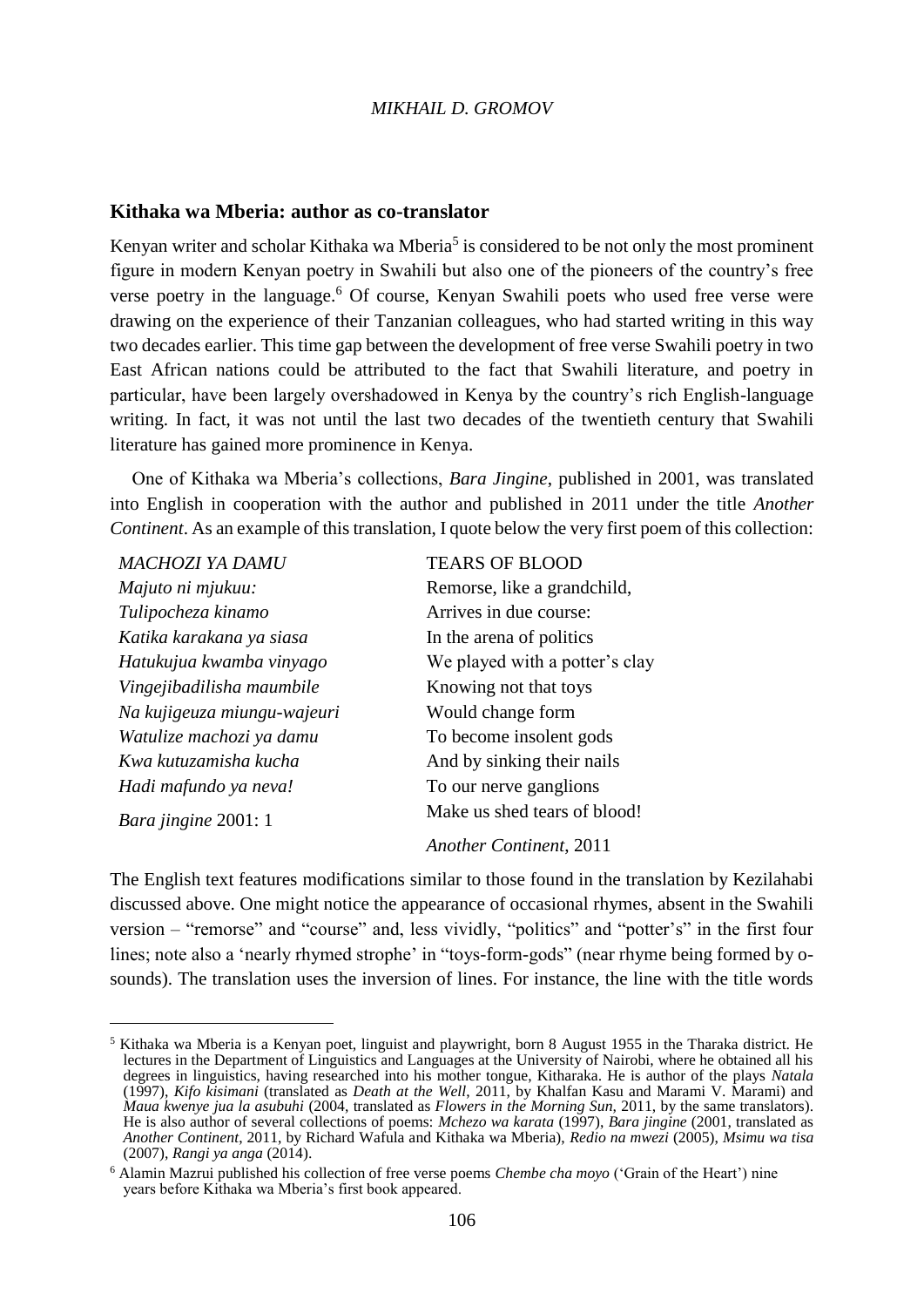"tears of blood", which occupies the third-to-last line in the original, is made the last one in the English text – arguably for emphasis. For similar emphasis, and also maybe for explanation, the translator added the line "arrives in due course": the Swahili saying "majuto ni mjukuu" does not have a direct analogue in English, thus an additional line was needed to expound on the meaning.

Here it should be noted that, unlike Kezilahabi's poems, the collection of Kithaka wa Mberia was translated into English "by R. Wafula and the author" as indicated on the title page. Thus, in this case, we are obviously not dealing with a case of self-translation but with what could be called an authorised translation. One notable fact is the absence of a special article on authorised translation in major reference guides on translation, such as the *Routledge Encyclopedia of Translation Studies* (2011) and *Dictionary of Translation Studies* (1997). In most other sources, 'authorised translation' refers only to the terminology of law (such as translation during the court process authorised by the involved institutions) and theoretical studies about this remarkable phenomenon in creative writing appear to be, alas, rather scarce.

In view of this, the only information for any studies about the translation project of *Another Continent* – its reasons, author's motivation, the process itself – could be obtained from the author himself, as the most reliable source. For that purpose, a short interview was conducted with Kithaka wa Mberia in September 2017. The text of the interview is given in the appendix to this article; below I will highlight several points made by the poet in the interview.

In the interview, the poet confessed that he decided to translate his second collection of poems from Swahili into English for a number of reasons. First, he was searching for a wider audience because, as he put it, "by the content of my poems I surely target the whole of Africa, thus in many of my poems I can use the picture of here and troubles of Kenya, but for the sake of addressing the whole of Africa about its problems and the ways of moving forward." At the same time, he stressed that he was targeting a specific audience inside Kenya: "some Kenyans, because of their chauvinism or the problems of this or that type, have no wish to read in Swahili." For these people English is definitely the language of a higher status, but the poet expressed his hope that although in Kenya "people do not want to speak Swahili, maybe they would not like to be seen carrying or reading a Swahili book, but if it is translated into English, now they will be able to maybe read it".

At the same time, Kithaka wa Mberia considers the process of translation subordinate to that of writing, saying, "I am pressed by a lot by work. And if I use that short free time that I get for translation, I will lose a chance of writing another book […] I mean my book can be translated by someone else, but my new book cannot be written by another person". While wa Kithaka Mberia generously gives credit to the translator Richard Wafula, insisting that the bulk of the translation was done by him, he also acknowledges his own role in the process: "After getting those translations [by Wafula], I myself was marking those places where he, in my view, was slanted, with a red ink, that this in the end is what I would like to be amended […] [I]f it says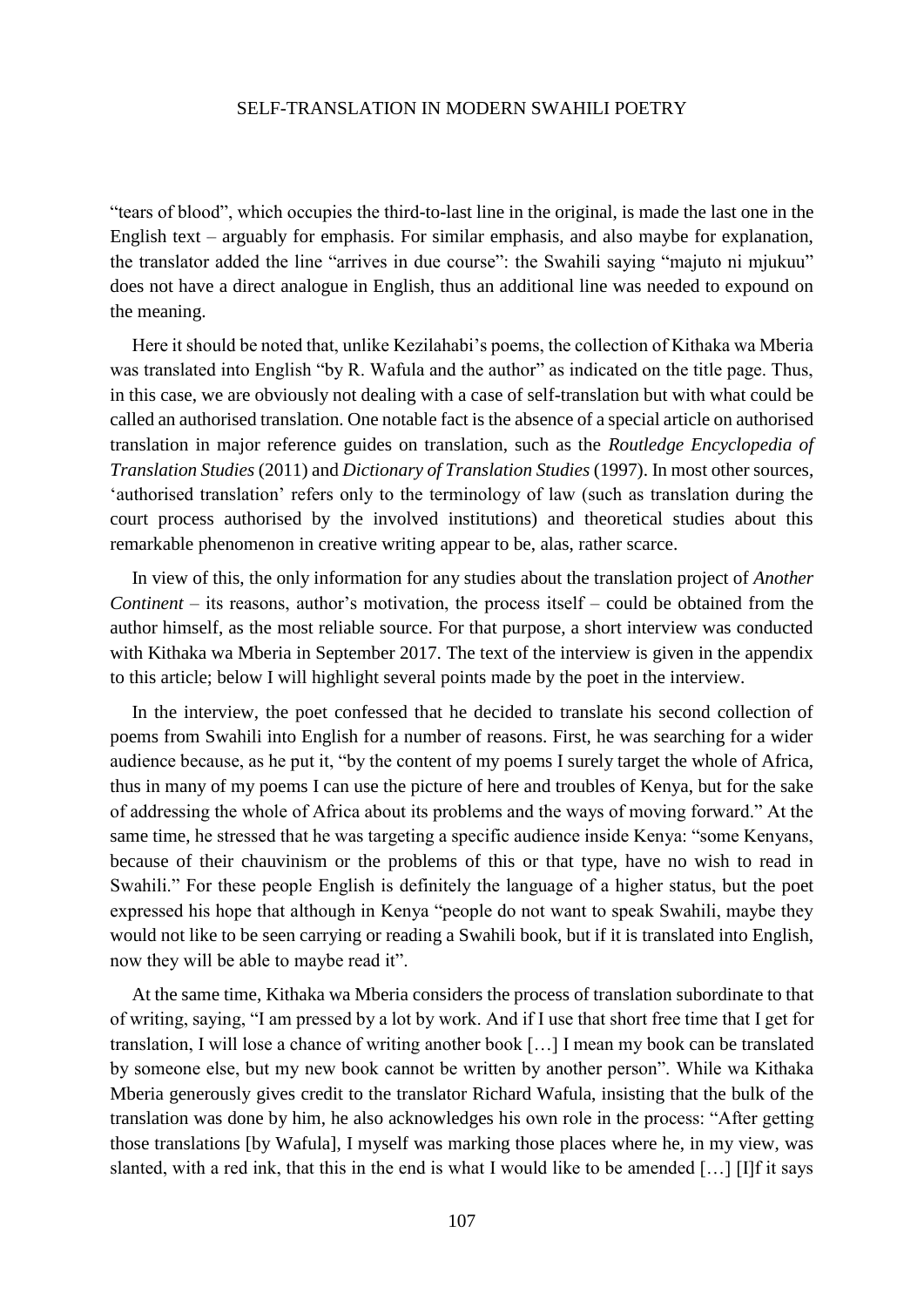'translated by Wafula and...', it is a way of admitting and being sincere that my name is there, because I have contributed to a certain extent, but the main translator is he. […] I did not supervise all the things, there are some things that I gave a hand in working on, but the one who did the work itself was Wafula, and that is why we say 'with'."

In my opinion, this confession of the poet allows this *particular* case of the authorised translation (although I do not pretend to any wider theoretical generalisations) to be qualified as a sort of self-translation, since the author was not only the supervisor and the editor of the translations but also a contributor to the process itself. According to the above-quoted article by Râbacov, "The ideal cases of a successful translation are obviously… when the author who masters the target language cooperates with the translator and when the translator is the author himself" (Râbacov 2013: 67-68). Translations of wa Kithaka Mberia's poems seem to be a sort of in-between case, when the author, who is thoroughly bilingual and may well have been able to translate his own work by himself, preferred to co-operate with the translator, mainly not to lose time for his teaching and writing activities.

In my interview with Kithaka wa Mberia (see appendix), he said that he was targeting those Kenyans who "would not like to be seen carrying or reading a Swahili book". By this Kithaka wa Mberia not only meant that he would increase the readership of his poems. He also meant that he would acquaint his European-minded compatriots with the achievements of Swahili poetry, showing that these achievements are at the least comparable and at the most higher than those of local poetry in English. That this "reader with a lot of 'Europeanness'" will read these poems in English cannot deny the fact that they are first and foremost poetry in the other national language. Thus, by "blowing the summoning horn" the poet was calling his Europeanminded audience to the meeting with Swahili poetry – and the English medium here played mainly the role of the instrument of familiarisation.

In comparison with Kezilahabi's self-translations discussed above, Kithaka's case and situation appear somehow reversed. In present-day Kenya, Swahili also plays an important role in the discourse of national consolidation, but on the level of literature the situation appears to be different. The majority of the country's population speaks various simplified versions of Swahili as their everyday language – from *Sheng* and the pidginised Swahili of Nairobi and other large urban settlements to other regional and ethnic variations. However conversant a larger part of Kenyans could be with a standard version of the language, primarily through compulsory secondary education (where Swahili itself is a compulsory subject), their more or less close relationship with *Kiswahili sanifu* usually ends after school graduation. For many of them, the language of everyday communication is the local simplified variation of Swahili, whereas the "standard" version remains for them the language of both private and state-owned media and those works of Swahili literature that they were fed at school – and to which they hardly ever returned in their after-school life.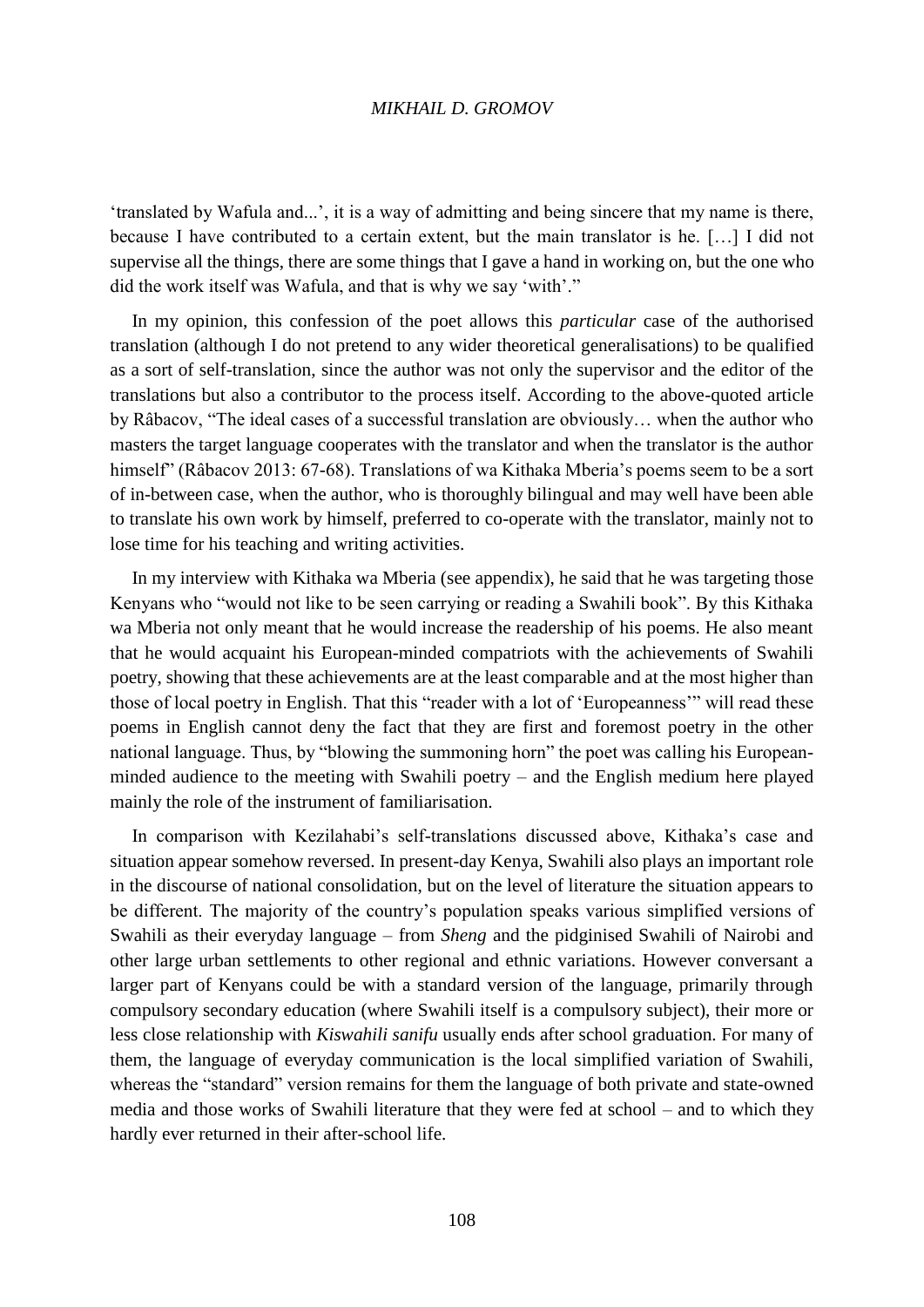The following section focuses on Kenyan literature, since in Tanzania the "rivalry" between English and Swahili writing has never been pronounced, mainly because of the even presentday scarcity of Tanzanian writing in English compared to the corpus of Swahili texts. In Kenya, as noted earlier, the situation was somewhat reversed, and the rapid growth of the country's Swahili literature that has taken place since the 1990s did not change it drastically – rather, Swahili literature acquired a new status, as discussed in the next section.

#### **Swahili and English literature in Kenya: a delicate balance?**

From the observations given in the previous section, one can assume that standard Swahili already appears as an elitist language in Kenya. As for its literary aspect, the fact that Swahili literature in Kenya is written almost exclusively in standard language appears to contribute greatly to the fact that the larger part of the reading public in the country indulges in Englishlanguage literature.

This assertion about the greater popularity of English-language writing in Kenya may be to a certain extent confirmed by figures. According to my records, after the year 2000 the number of active English-language authors in Kenya has totalled roughly one hundred, while the number of those writing in Swahili is barely half that. Correspondingly, novels in English published since 2000 amount to nearly 120, whereas novels in Swahili in the same period are half as many. The situation in poetry is even more striking: poetry collections in English by individual authors over the same period amount to almost 30, while Swahili poetry is mainly represented by five collections of Kithaka wa Mberia.<sup>7</sup>

There are various reasons for such apparent neglect towards literature in the national language. For many Kenyans, literary texts in Swahili are associated with the "boring" school curriculum, as well as with difficult, formal and thus "irrelevant" standard Swahili. Therefore, preference is given to more accessible English texts, which additionally for some people are associated with "modernity and civility", as stated by Kithaka wa Mberia in the interview (see appendix). Thus English-language writing appears to have a wider audience in the country.

At the same time, it must be noted that the artistic level of Kenyan works in Swahili is frequently higher than that of the country's English-language literature and that some forms used by Kenyan Swahili authors are hardly suitable for mass audiences. A good example is the "new" novel in Swahili, which employs elements of post-modernism and magical realism, uses complicated aspects of form, and has no analogies in Kenyan English-language writing. Even the conventional social-critical novels in Swahili by Kenyan writers are hardly qualified for mass audiences, some of them even by their volume – suffice it to recall Kyallo Wadi

<sup>&</sup>lt;sup>7</sup> The figures in this part of the article should be regarded as approximate since they are not taken from any official source but from my personal records on creative writing publishing in Kenya since the year 2000, as well as from what I saw in bookshops and publishers' catalogues. Obtaining statistical data from the Kenya National Library Services or publishing houses can be problematic. Although I dare hold that these figures reflect the general situation, they still provide vivid illustrative material.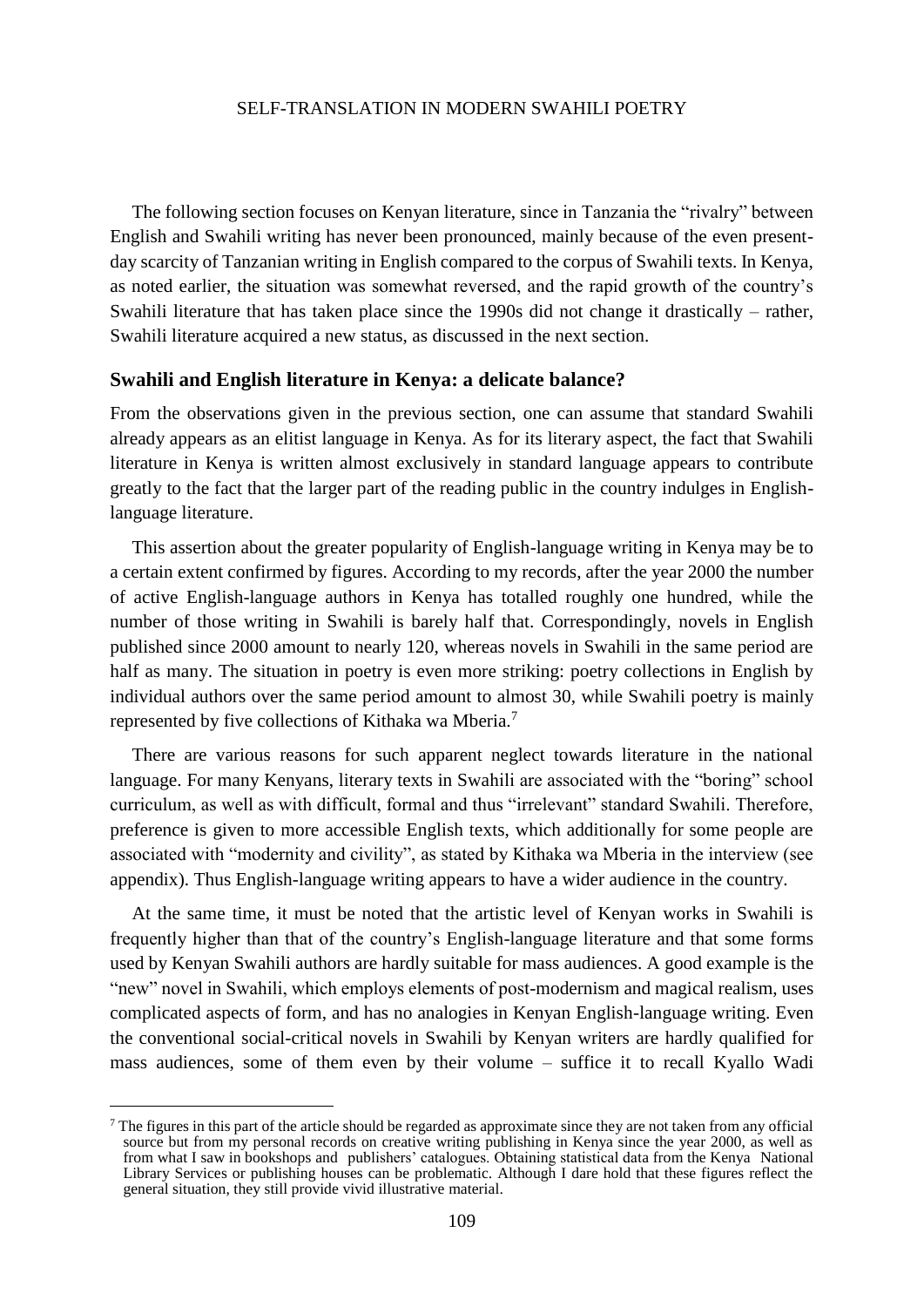Wamitila's novel *Harufu ya mapera* ('The smell of guavas', 2012; about 700 pages)<sup>8</sup> or Rocha Chimerah's three-volume novel *Siri ya sirini* ('A secret within the secret', 2013-2014).<sup>9</sup> In the field of drama, Swahili writers increasingly incline towards complex parabolic forms, as found, for example, in *Safari* ('The journey') by Humphreys Omwaka (2005),<sup>10</sup> Zilizala ('Earthquake') by Kimani Njogu  $(2006)^{11}$  and *Upotovu* ('Depravity') by Njiru Kimunyi  $(2000).$ <sup>12</sup> It must be mentioned that renowned Tanzanian writers, such as Said Ahmed Mohamed, who currently largely publish in Kenya and target predominantly Kenyan audience, are also inclining towards elaborate novelistic and dramatic forms. These are hardly appealing to the wider reading public. Thus, Swahili writing in Kenya falls into the status of literature not consumed by the reading majority of the country. This is also evidenced by the fact that the audience of this literature mainly consists of people who did not give up their connection to Swahili literature after completing formal schooling. And who may these people be? These days, most Kenyan universities (currently about 70) offer full-fledged major programmes (undergraduate, graduate and doctoral) in the Swahili language and related disciplines (education, communication, etc.). Students, graduates and teachers of these programmes appear to comprise the majority of Swahili literature readers.

The above speculations tempt us to assert that Swahili writing in Kenya is created by and for the audience of highly educated people, which may well be called the "elite". In view of this, we may state that we are faced with a rare case, where the niche of elite writing in an African country (Kenya) is occupied by African-language and not European literature. Thus, in Kenyan literature Swahili seems to have drastically flipped its status and is now the language of the elite literature.

# **Conclusion**

The two cases of self-translation discussed above represent, in my view, two instances of asymmetrical language contact, where self-translation was encouraged by the elitarian character of a specific language, as well as by the cultural dominance of one language in a multilingual society. In both cases, the purpose of self-translation was to expand the audience of the literature written in an elitist language. However, while Kezilahabi aimed through self-translation to popularise an elitist form (free verse) by transforming it from an elitist English into the culturally dominant Swahili, Kithaka wa Mberia's goal was to expand the audience of elitist modern poetry in Swahili by translating the poetry into English as a more accessible language of literature. Admittedly, in Kenyan society in general, the situation appears to be reversed:

<sup>8</sup> Nairobi: Vide-Muwa.

<sup>9</sup> Nairobi: Sasa Sema.

<sup>10</sup> Nairobi: Jomo Kenyatta Foundation.

<sup>&</sup>lt;sup>11</sup> Nairobi: Longman.

<sup>12</sup> Nairobi: Phoenix Publishers.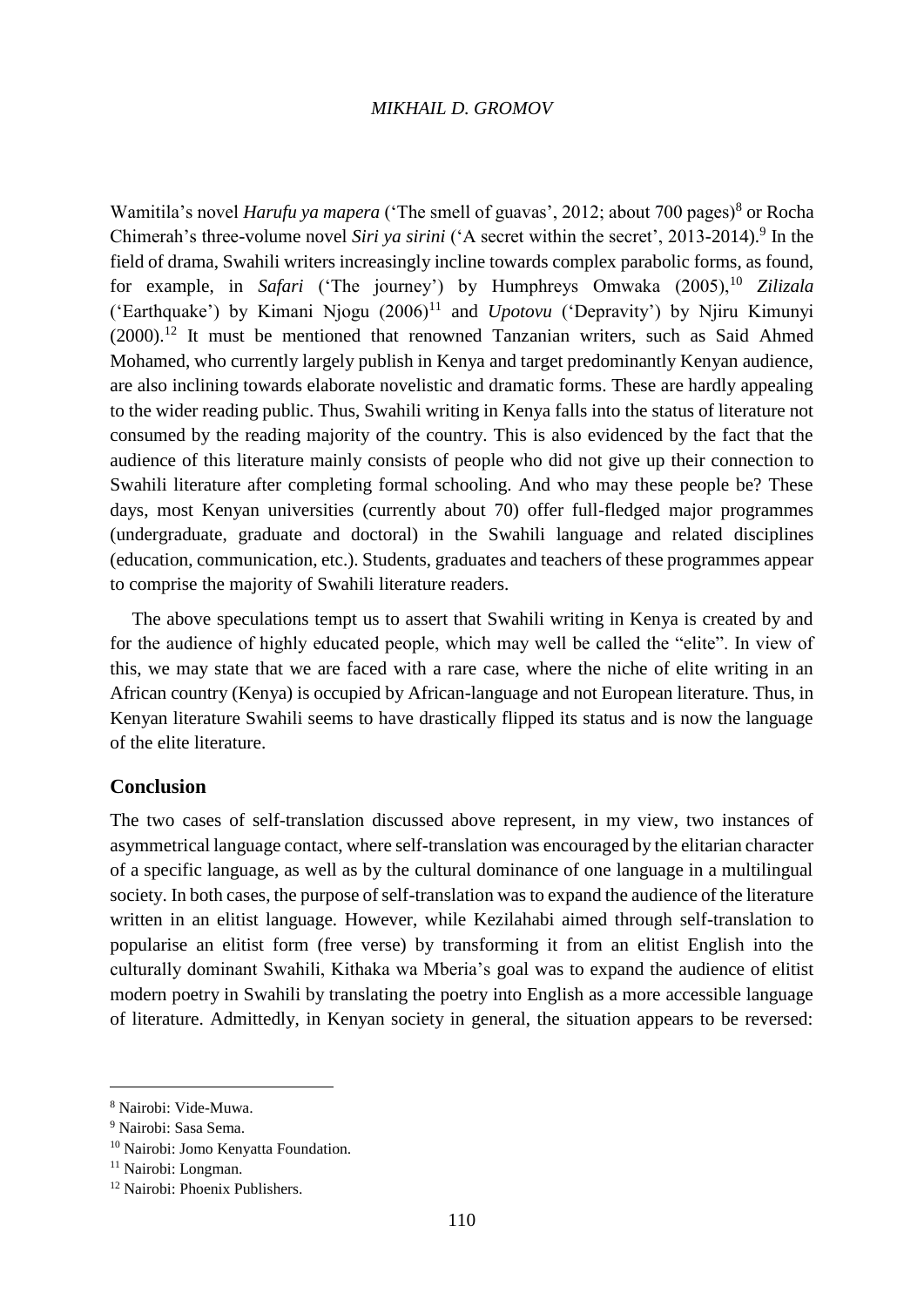Swahili, in its multiple varieties, is much more widespread than English. I am speaking only about the elitarian character of standard Swahili, especially as the language of literature.

In both cases under discussion, a thesis posed by Râbacov is also applicable. According to him, "when rendering his/her experiences into both languages the self-translator becomes a cross-cultural mediator and establishes certain relationships between these cultures in the process of translation" (Râbacov 2013: 66). It appears that this mission of cross-cultural mediator was assumed by both writers, who in fact were mediating on different cultural levels. Kezilahabi was familiarising the local Swahili-reading audiences initially with a foreign culture product of free verse (in terms, first of all, of its applicability to Swahili poetry), building a bridge between his immediate public and modern poetic culture. Kithaka wa Mberia, on the international level, was trying to mediate between modern (Kenyan) Swahili poetry and wider audiences worldwide – but on the national level to build a bridge between Swahili poetry and the English-reading public of his own country. Thus, both Kezilahabi and Kithaka wa Mberia were pursuing similar aims, with the differences in both cases determined by the specific sociocultural context.

## **References**

- Beaujour, Elizabeth. 1989. *Alien Tongues: Bilingual Russian Writers of the 'First' Emigration*. Ithaca, NY: Cornell University Press.
- Bertoncini Zubkova, Elena, Mikhail D. Gromov, Said A.M. Khamis & Kyallo Wadi Wamitila. 2009. *Outline of Swahili Literature. Prose Fiction and Drama*. *Second Edition, Extensively Revised and Enlarged*. Leiden & Boston: Brill.
- Chimerah, Rocha. 2013-2014. *Siri ya sirini*. Toleo 1-3. Nairobi: Sasa Sema.
- Fitch, Brian. 1988. *Beckett and Babel. An Investigation into the Status of the Bilingual Work*. Toronto, Buffalo & London: University of Toronto Press.
- Gromov, Mikhail D. 2011. Across the Language Border: The Case of Bilingual Writers in Tanzania. *Negotiating Afropolitanism: Essays on Borders, Spaces and Identities in Contemporary African Literature and Folklore,* ed. by J. K. S. Makokha and Jennifer Wawrzineck. Amsterdam & New York: Rodopi. Pp. 283-292.
- Grutman, Rainer. 2011. Self-translation. *Routledge Encyclopedia of Translation Studies,* ed. by Mona Baker & Gabriela Saldanha. London & New York: Routledge.
- Hussein, Ebrahim. 1970. *Kinjeketile.* Dar es Salaam: Oxford University Press.
- Hussein, Ebrahim. 1969. *Kinjeketile.* Dar es Salaam, Nairobi, Lusaka & Addis Ababa: Oxford University Press.
- Kezilahabi, Euphrase. 1974. *Kichomi*. Nairobi: Heinemann.
- Kezilahabi, Euphrase. 1969. Rock in Lake. *Darlite*. *A Magazine of Original Writing* 3,1: 7.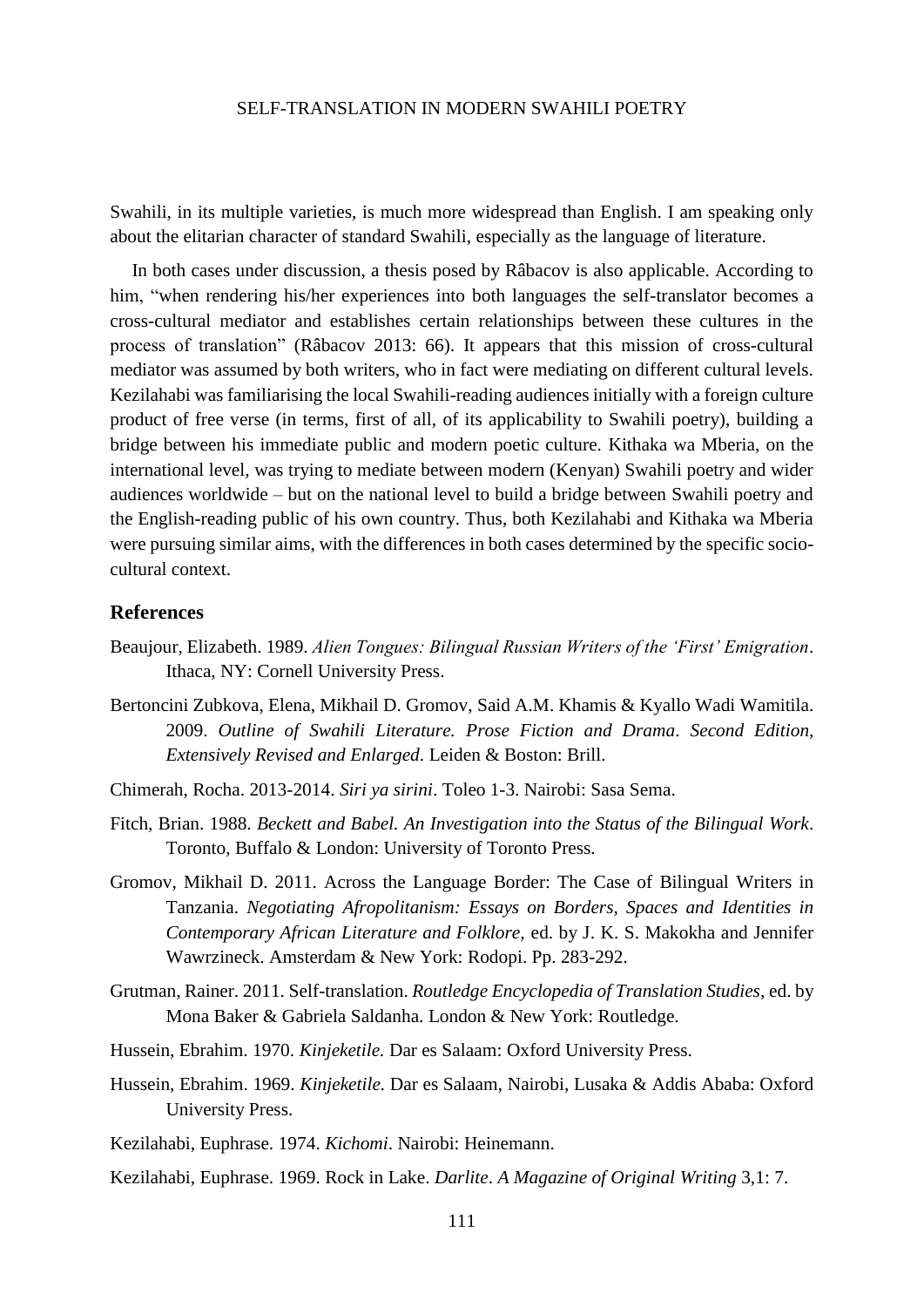Kimunyi, Njiru. 2000. *Upotovu*. Nairobi: Phoenix Publishers.

- Kitereza, Aniceti. 1980. *Bwana Myombekere na Bibi Bugonoka na Ntulanalwo na Bulihwali*. Dar es Salaam: Tanzania Publishing House.
- Kithaka wa Mberia. 2011. *Another Continent,* transl. by Richard Wafula and the author. Nairobi: Marimba.
- Kithaka wa Mberia. 2001. *Bara jingine*. Nairobi: Marimba.
- Mkufya, William. 1980. *Kizazi hiki*. Dar es Salaam: Tanzania Publishing House.
- Mkufya, William. 1977. *The Wicked Walk*. Dar es Salaam: Tanzania Publishing House.
- Ngugi wa Thiong'o. 2008. Interview by Emily Wilson. http://www.alternet.org/story/78421/kenya in translation/A an interview with ngug [i\\_wa\\_thiongo](http://www.alternet.org/story/78421/kenya_in_translation/A_an_interview_with_ngugi_wa_thiongo) (last visited 10-08-2017).
- Njogu, Kimani. 2006. *Zilizala*. Nairobi: Longman.
- Omwaka, Humphreys. 2005. *Safari*. Nairobi: Jomo Kenyatta Foundation.
- Perry, Menakhem. 1981. Thematic and Structural Shifts in Autotranslations by Bilingual Hebrew–Yiddish Writers: The Case of Mendele Mokher Sforim. *Poetics Today* 2,4: 181-192.
- Râbacov, Ghenadie. 2013. Self-translation as Mediation Between Cultures*. International Journal of Communication Research* 3,1: 66-69.
- Reuster Jahn, Uta. 2016. From Slang to Sleek: Changing Language Attitudes of Urban Youths in Tanzania. *Sociolinguistic Studies* 10,1-2: 199-217.
- Risset, Jacqueline. 1984. Joyce Translates Joyce, transl. by Daniel Pick. *Comparative Criticism*  6: 3-21.
- Topan, Farouk.1974. Dibaji. *Kichomi*, by Euphrase Kezilahabi. Nairobi: Heinemann. Pp. vi-xi.

Wamitila, Kyallo Wadi. 2012. *Harufu ya mapera.* Nairobi: Vide-Muwa.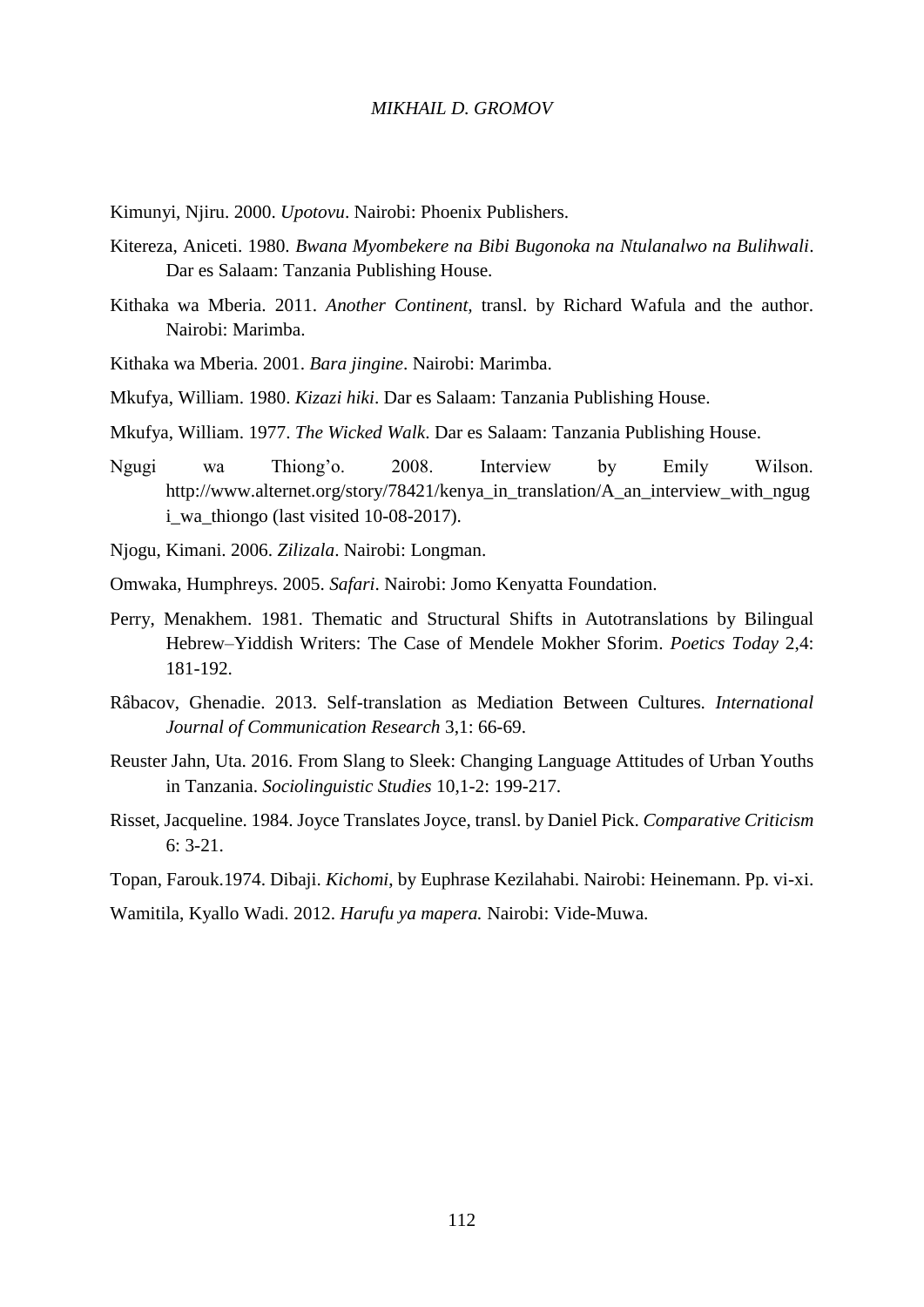### **Appendix**

#### **Mahojiano na Kithaka wa Mberia, Nairobi, 16 Septemba 2017**

*Nakumbuka* Bara jingine *imechapishwa kwa mara ya kwanza mwaka 2003, lakini tafsiri imetokea mnamo mwaka wa 2011. Na mimi ningetaka sana kuuliza: palikuwa na sababu gani ya kufanya tafsiri hiyo?*

Ingawaje naona fahari sana kuandika kwa Kiswahili – maanake naweza kuandika kwa Kiingereza, lakini naandika kwa Kiswahili kwa sababu ya kuwa na msimamo kwamba ningependa kuchangia katika ukuaji wa hiyo lugha na kwamba lugha za Kiafrika pia zina nafasi katika tamaduni za ulimwengu na utamaduni wetu na kwamba kuandika kwa lugha zetu ni njia mojawapo ya kujikomboa na kutetea katika dunia. Kwa hivyo naandika kwa Kiswahili si kwa sababu sina uwezo wa kuandika kwa Kiingereza lakini msimamo ambao nauchukua. Lakini baada ya kusema hivyo niseme hivi pia: kwamba Kiswahili ni muhimu, kwamba ni muhimu kukuza lugha zetu za kiafrika na kuwa Mwafrika na kuimarisha Uafrika wetu na utamaduni wetu, haimaanishi kwamba hakuna umuhimu wa kutangamana na maeneo mengine ya dunia. Ni muhimu sana kuweza kuandika na kueleweka na watu ambao labda hawasomi kwa ile lugha ambayo naiandikia. Kwa hivyo maoni yangu ni kwamba ndio tunaweza kuandika kwa Kiswahili au labda kwa Hausa, ila tutambue ukweli: kuna watu wengi duniani ambao hawawezi kusoma Kiswahili, na hali hiyo haitabadilika. Hapo ndipo kunakuwa umuhimu sana wa kutafsiri.

Kwa hivyo ule wakati ambapo baada ya kuandika kitabu nikakaa kwa miaka hiyo yote kukisoma kwa Kiswahili, lakini sasa naelewa labda kitafsiriwe kwa lugha nyingine ikiwepo Kiingereza kwanza, ili watu ambao labda hawana uwezo wa kuandika na kusoma Kiswahili wasome. Maanake ingawaje mimi ni Mkenya na naandika hapa Kenya, ukiangalia maudhui yangu, kwa hakika kwa maudhui yangu nalilenga Afrika zima kwa mashairi yangu mengi, kwa hivyo kwa mashairi yangu mengi labda naweza kutimia picha ya hapa na zani za hapa Kenya, lakini kwa ajli ya kushughulika Afrika zima na matatizo yake na namna ya kusonga mbele… Nalenga hadhira ya Kenya na nje ya Kenya.

# *Na kuhusu hadhira ya Kenya ambayo wewe unailenga na ile tafsiri: tafadhali maneno machache.*

Maanake kuna watu hapa Kenya ambao kwa namna moja au nyingine wana (*anacheka*) uzungu mwingi, na ambao wangeweza kujifunza Kiswahili kwa hakika, lakini hawataki… hawataki kuonekana kusoma Kiswahili, hawataki kufikiriwa kwamba wamesoma Kiswahili, maanake wanafikiria usasa na uungwana na nini ni kuzungumza lugha ya Kiingereza na kuvalia Kimagharibi na kadhalika. Sasa watu wale hawataki kuzungumza Kiswahili labda hawatapenda kuonekana wakibeba na kusoma kitabu cha Kiswahili, lakini kikitafsiriwa kwa Kiingereza, sasa wataweza labda kusoma kwa sababu sasa kitakuwa ni kitabu ambacho kimeandikwa kwa lugha ya kisasa, lugha ya fahari, lugha maarufu, kuliko lugha ya – kama wanavyofikiria baadhi ya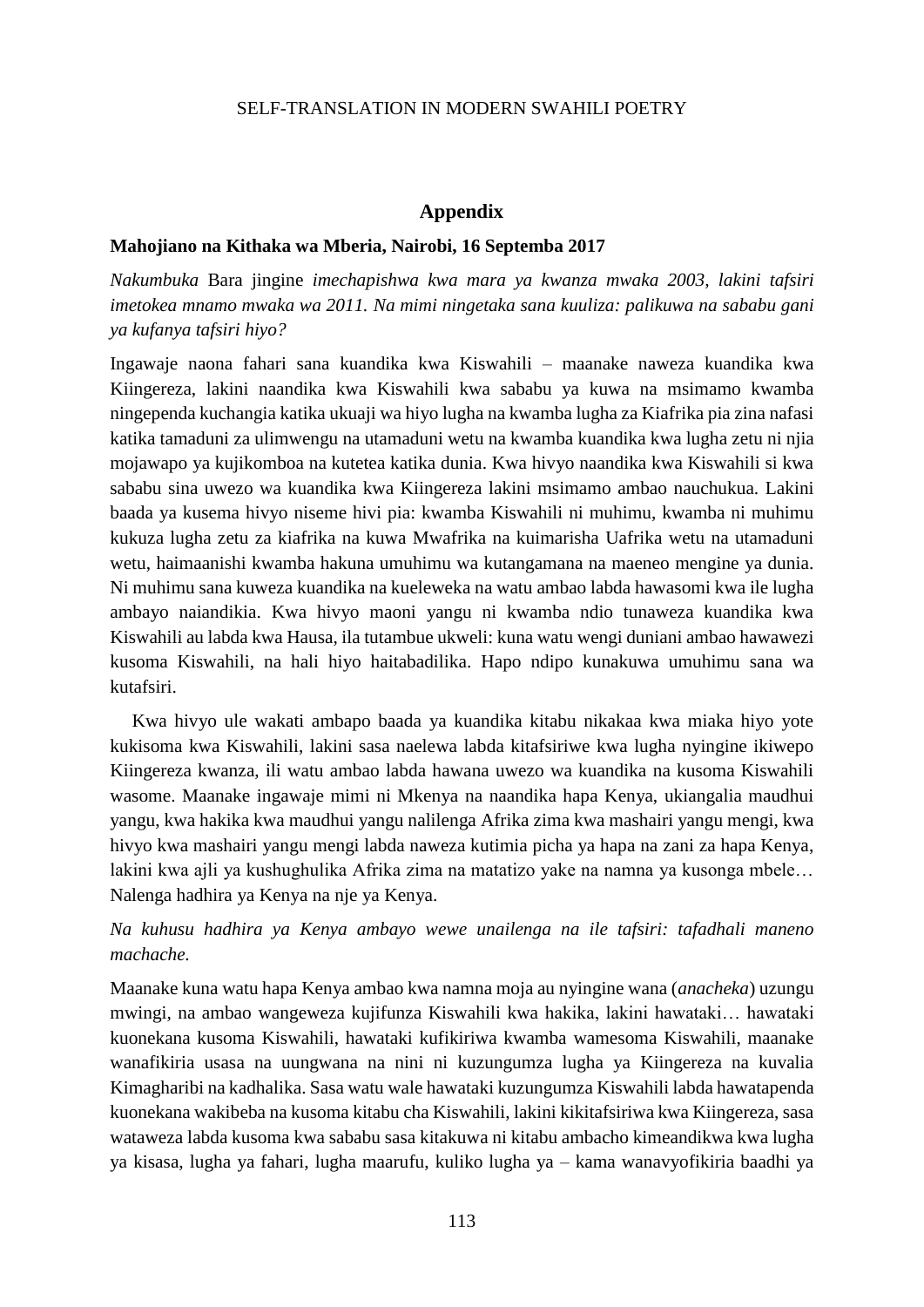watu – lugha ya mama mboga, na ya matatu na kadhalika. Maanake wapo, na labda tungeona kuwa ni mambo mepesi, lakini mambo yale bado yapo mpaka sasa.

Watu wanauliza 'kwa nini unaandika kwa Kiswahili?' Swali lingekuwa 'kwa nini unaandika kwa lugha nyingine isipokuwa Kiswahili, lugha ya taifa?' Kwa hivyo nafikiria ulimwengu unazunguka Kiingereza. Ukiangalia bila shaka labda umaarufu na uzito wake katika jamii ya kimataifa inawezekana kusema kuwa Kiingereza ni lugha ya kwanza… Na nishawahi kuambia kuwa baadhi ya Wakenya, kutokana na taasubi zao au na matatizo ya namna moja au nyingine, hawana hiari. Sasa wakisoma mashairi kwa Kiswahili, na wengine, wale ambao hawangesoma kwa Kiswahili, watasoma kwa Kiingereza, bila shaka hadhira itakuwa imepanuka. Itakuwa ni kwa manufaa kwangu – na si manufaa kifedha, lakini kama mtu ambaye anapiga mbiu ya mgambo, ungependa watu wengi wasikie navyo wahidhurie mkutano. Kwa hivyo hadhira ya maandishi yangu ikiwa maradufu, mara nne, mara tano, mara kumi, mara mia moja – nitaishukuru mimi, maanake ujumbe wangu nitakuwa nimepitisha.

# *Tena maswali mawili kuhusu tafsiri yenyewe. Kwa nini umependelea mashairi hayo yatafsiriwe siyo na wewe mwenyewe?*

Kwa sababu kadhaa. Sababu ya kwanza – nikakosa nafasi. Maanake wajua mimi ni mwalimu wa fasihi, kwa hivyo tatizo langu kubwa ni kwamba sasa nafundisha fasihi na isimu kama kazi yangu ya kila siku. Na pia mimi ni mpenzi sana wa kuandika, kwa hivyo inakuwa kwa siku nyingi mimi nimebanwa sana na kazi. Na muda mfupi ambao naupata nikiutumia kwa kutafsiri nitakosa nafasi ya kuandika kitabu kingine. Kwa hivyo nikichagua ule muda nilio nao kwa kufanya nini – afadhali nikautumie kwa kuandika kitabu kingine kuliko kutafsiri. Maanake kitabu changu kinaweza kutafsiriwa na mtu mwingine, lakini kitabu changu kipya hakiwezi kuandikwa na mtu mwingine.

# *Tafsiri yenyewe ilikuwa inafanyaje: kwanza bwana Wafula alikuwa anakupatia zile tafsiri na wewe ulifanya uhariri fulani au vipi?*

Sasa nikipata zile tafsiri, mimi ndiye labda kule ambako naona anapotoka nitawekelea kwa wino mwekundu na nini, lakini hatimaye ndiyo nayopenda kurekebisha. Maanake naonyesha kule ambako kidogo naona ile tafsiri haikufaulu kabisa – imefaulu labda lakini siyo kwa kiwango ambacho ningependa, na kisha tunajadiliana. Si kama mimi nampuuza na kubadilishabadilisha mwenyewe. Kwa hivyo kwa hakika ndiyo unaona "translated by... with", maanake hilo neno tumelitumia makusudi, maanake nafasi yangu mimi ni ndogo, na ikawa "with" maanake ndio kusema "translated by Wafula and...", ni njia ya kukiri na kuwa mwaminifu kwamba jina langu liko hapa kwa maana nimechangia kwa kiwango fulani, ila mfasiri mkuu ni huyo.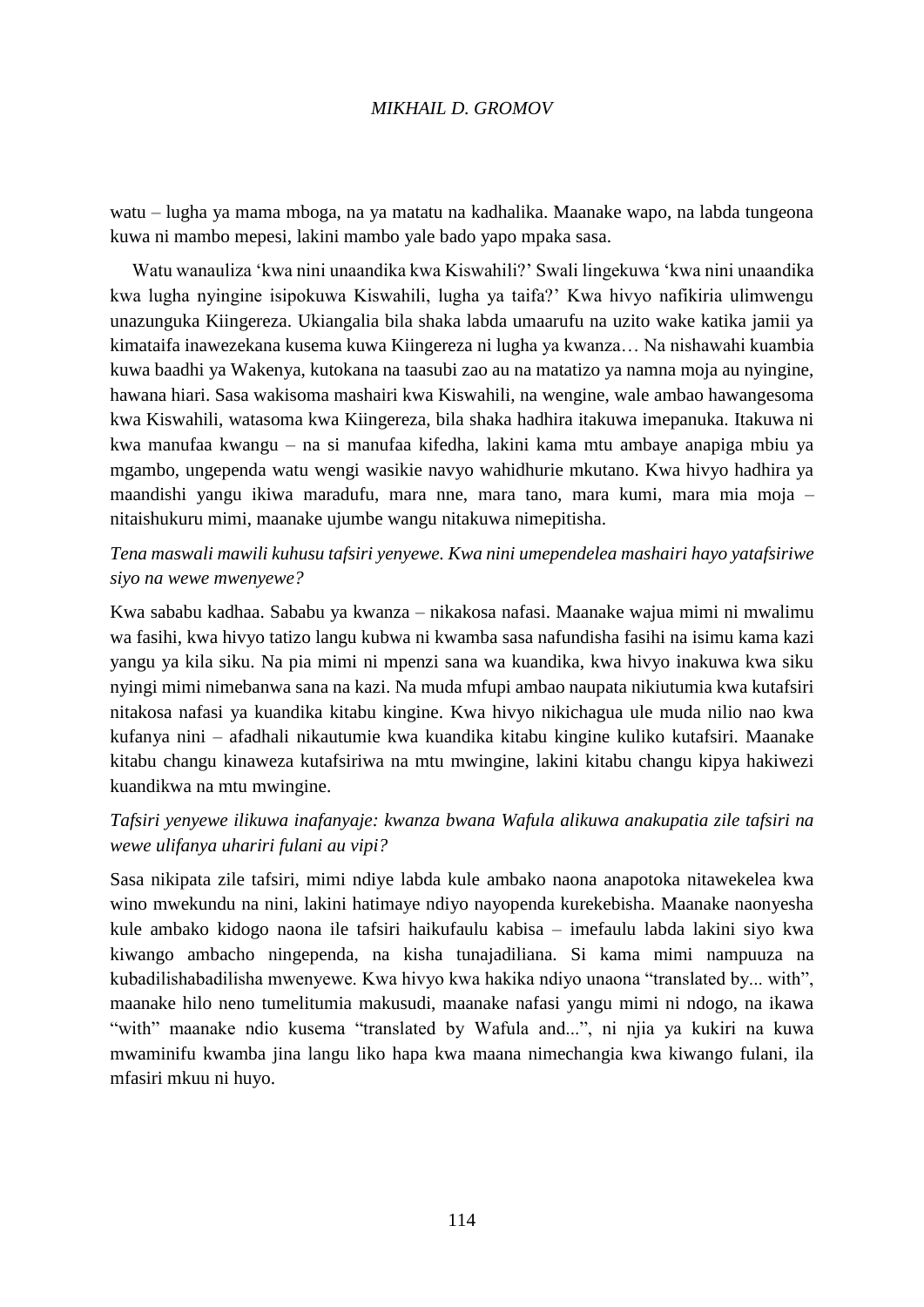#### *Sasa wewe ulikuwa ni zaidi kama mhariri?*

Kama mhariri hapa na pale na kuchangia hapa na pale, ingawaje... maanake si mambo yote naangalia, kuna baadhi ya mambo ambayo... mimi nikamtilia kazi mkono, lakini anayefanya kazi mwenyewe ni Wafula, na ndivyo tunasema "with".

#### **Interview with Kithaka wa Mberia, Nairobi, September 16, 2017**

# *I remember that* Bara jingine *was published for the first time in 2003, but the translation came out in 2011. And I would like to ask: what were the reasons for doing this translation?*

Although I feel very proud to write in Swahili – meaning that I can write in English, but I write in Swahili because of my convictions: I would like to contribute to the growth of this language. I feel that African languages also have their space in the cultures of the world and our culture, and I think that writing in our languages is one way of liberating and protecting ourselves in this world. Because of that I write in Swahili, not because I cannot write in English, but because of my convictions.

But that being said, I would also like to add this: that Swahili is important and that it is important to develop our African languages. But being an African and strengthening our Africanness and our culture does not mean that it is not important to mix with other areas of the world. It is very important to write and to be understood by the people who do not read in the language that you write in. Thus my opinion is that yes, we can write in Swahili or maybe Hausa, but let us recognise the truth: there are many people in the world who cannot read Swahili, and this condition will not change. Here exactly comes the importance of translating.

Because of that, all this time after writing the book, I spent all these years reading it in Swahili, but now I understand maybe it should be translated into other languages, with English the first among them, so that people who cannot write and read in Swahili may read it. I mean that although I am a Kenyan and write here in Kenya, if you look at my content, with the content of my poems I surely target the whole of Africa. Thus in many of my poems I can use the picture of here and troubles of Kenya, but for the sake of addressing the whole of Africa, its problems and the ways of moving forward... I target the audience in Kenya and outside Kenya.

#### *And about the audience that you target in Kenya: please, a few more words.*

I mean that there are people here in Kenya who in this or that way have (*laughs*) a lot of "Europeanness" and who would be able to learn Swahili, for sure, but they do not want to... they do not want to be seen reading Swahili, do not want to be thought of as having studied Swahili, they think that modernity and civility and all is speaking English and dressing up in Western style, and so on. Now those people do not want to speak Swahili, maybe they would not like to be seen carrying or reading a Swahili book, but if it is translated into English, now they will be able to maybe read it because now it will be a book which is written in the modern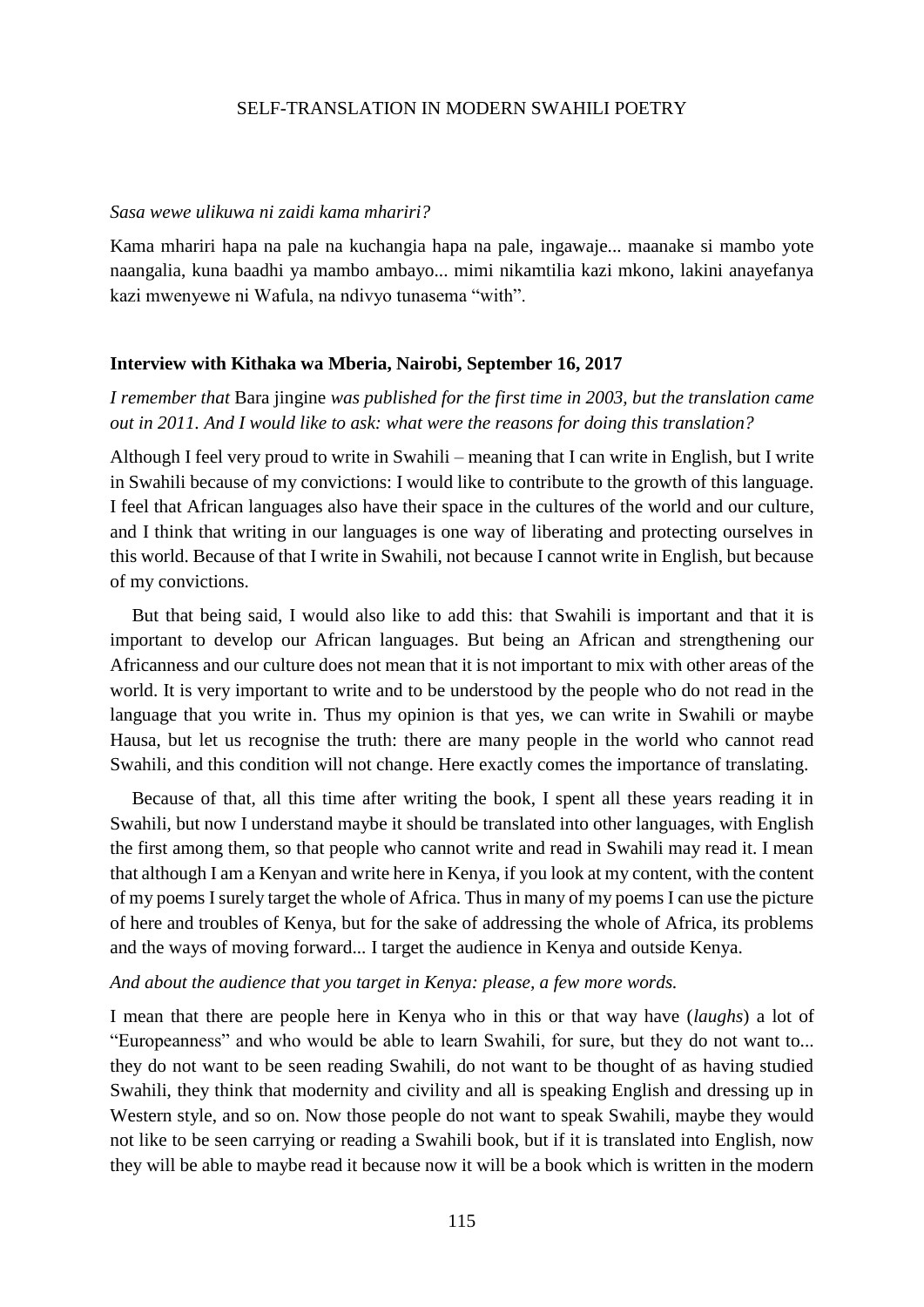language, the language of glory, the famous language, rather than  $in -$  as some of the people think – the language of vegetable sellers, *matatu* drivers, and so on. I mean that they are there, and while we may think it is a trifling matter, such things still exist.

People ask me, "Why do you write in Swahili?" The question should be, "Why do you write in any other language except Swahili, the language of the nation?" Thus I think that English has spread throughout the world. If you look at its popularity and importance in the international community, it is possible to say that English is the first language... And I already talked about those Kenyans who, because of their habits or problems of this or that type, have no wish [to read in Swahili]. Now if some read the poems in Swahili, and others, those who would read in Swahili, read in English, no doubt the audience will increase. This will be for my benefit – not in terms of money, but like a man who is blowing the summoning horn, he would like many people to hear it and join the meeting. Thus if the audience of my writings increases twice, four, five, ten, one hundred times – I will be grateful, because it means that I will have spread my message.

# *Now two questions about the translation itself. Why did you prefer these poems to be translated not by yourself?*

For several reasons. The first reason – I did not have an opportunity. Meaning that, as you know, I am a teacher of literature, and because of that my big problem is that I teach literature and linguistics as my daily job. And also I am very fond of writing, but it appears that for many days I am pressed a lot by work. If I use the little [free] time that I get for doing translations, I will lose a chance to write another book. Because of that, I chose to use the time that I have to write another book rather than translating. I mean that my book can by translated by someone else, but my new book cannot be written by another person.

# *How was the translation itself done? First Mr. Wafula gave you the translations and then you edited them, or what?*

After getting those translations, I marked the places in red ink where he, in my view, was slanted, indicating where I would like to see some changes. Meaning that I was showing where in my view the translation was not very successful – it was good, maybe, but not to the extent I wanted, and then we would discuss it. It was not as if I was ignoring him and making changes myself. Because of that surely you see [the words] "translated by... with", meaning that we used this word on purpose, because my contribution is small, and if it says "translated by Wafula and...", it is a way of admitting and being sincere that my name is there, because I have contributed to a certain extent, but that he is the main translator.